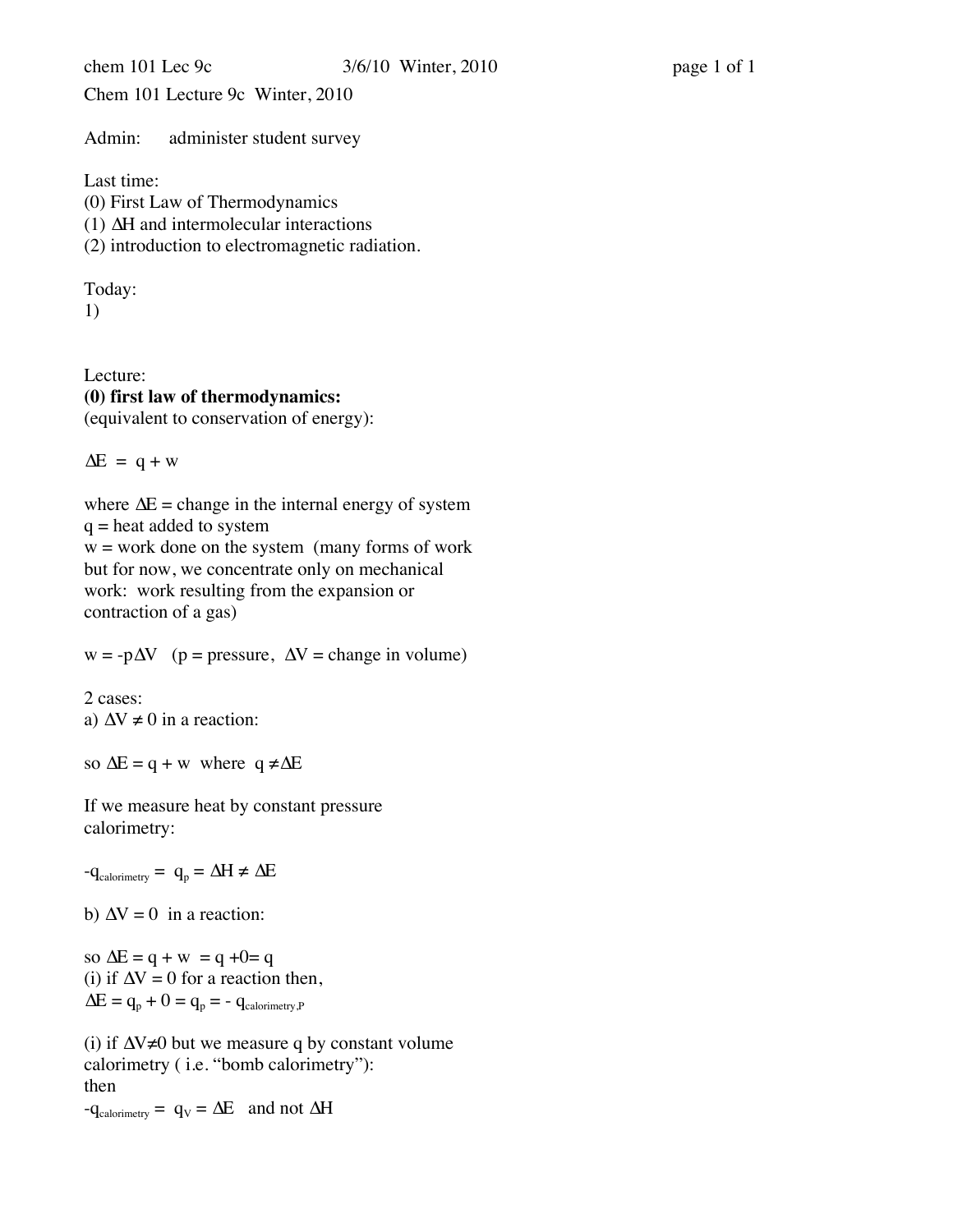## (1) **When substances interact through**  *intermolecular interactions,* **energy is involved.**

Separating molecules of water in ice:



Ice (solid water) If the enthalpy of fusion  $\Delta H_{fus}$  is 333 J/g

And the enthalpy of vaporization,  $\Delta H_{\text{van}}$  is 2260 J/g

What is the enthalpy of sublimation,  $\Delta H_{sub}$ , for  $H_2O$ ?

$$
\Delta H_{\text{subl}}=???
$$

Another way to write it:

*Melting*  $H_2O(s) \rightarrow H_2O(l)$   $\Delta H_{fus} = +333 \text{ J/g}$ *vaporization*  $H_2O(l) \rightarrow H_2O(g)$   $\Delta H_{vap} = 2260 \text{ J/g}$ <br>*sublimation*  $H_2O(s) \rightarrow H_2O(g)$   $\Delta H_{vah} = ?$  $sublimation$   $H<sub>2</sub>O(s) \rightarrow H<sub>2</sub>O(g)$ 

How about  $\Delta H_{\text{freezing}} = ?$ ,  $\Delta H_{\text{condensation}} = ?$ 

Another example:

 $Mg(s)$  + 2 HCl(aq)  $\rightarrow$  MgCl<sub>2</sub>(aq) + H<sub>2</sub>(g)  $\Delta H^{\circ}$ <sub>1</sub>

Net ionic: (1) Mg(s) + 2H<sup>+</sup>(aq) → Mg<sup>2+</sup>(aq) + H<sub>2</sub>(g)  $\Delta H^{\circ}$ <sub>1</sub>

(2) MgO(s) + 2H<sup>+</sup>(aq) 
$$
\rightarrow
$$
 Mg<sup>2+</sup>(aq) + H<sub>2</sub>O (l)  $\Delta H^{\circ}_{2}$ 

What is  $\Delta H^{\circ}$ <sub>f</sub> (Mg<sup>2+</sup>(aq))=? if  $\Delta H^{\circ}$ <sub>f</sub> (H<sup>+</sup>(aq)) = 0

$$
\Delta H^{\circ}{}_{1} = \Delta H^{\circ}{}_{f}(Mg^{2+}(aq)) + 0-0-0
$$

What is  $\Delta H^{\circ}{}_{f}(MgO(s))=?$  If  $\Delta H^{\circ}{}_{f}(H_2O(l)) = -286$  J/mol

 $\Delta H^{\circ}{}_{2} = \Delta H_{f}^{\circ} (M g^{2+}(aq)) + \Delta H_{f}^{\circ} (H_{2}O (l)) \Delta H_f^{\circ}(MgO(s)) - 2\Delta H_f^{\circ}(H^+(aq)) =$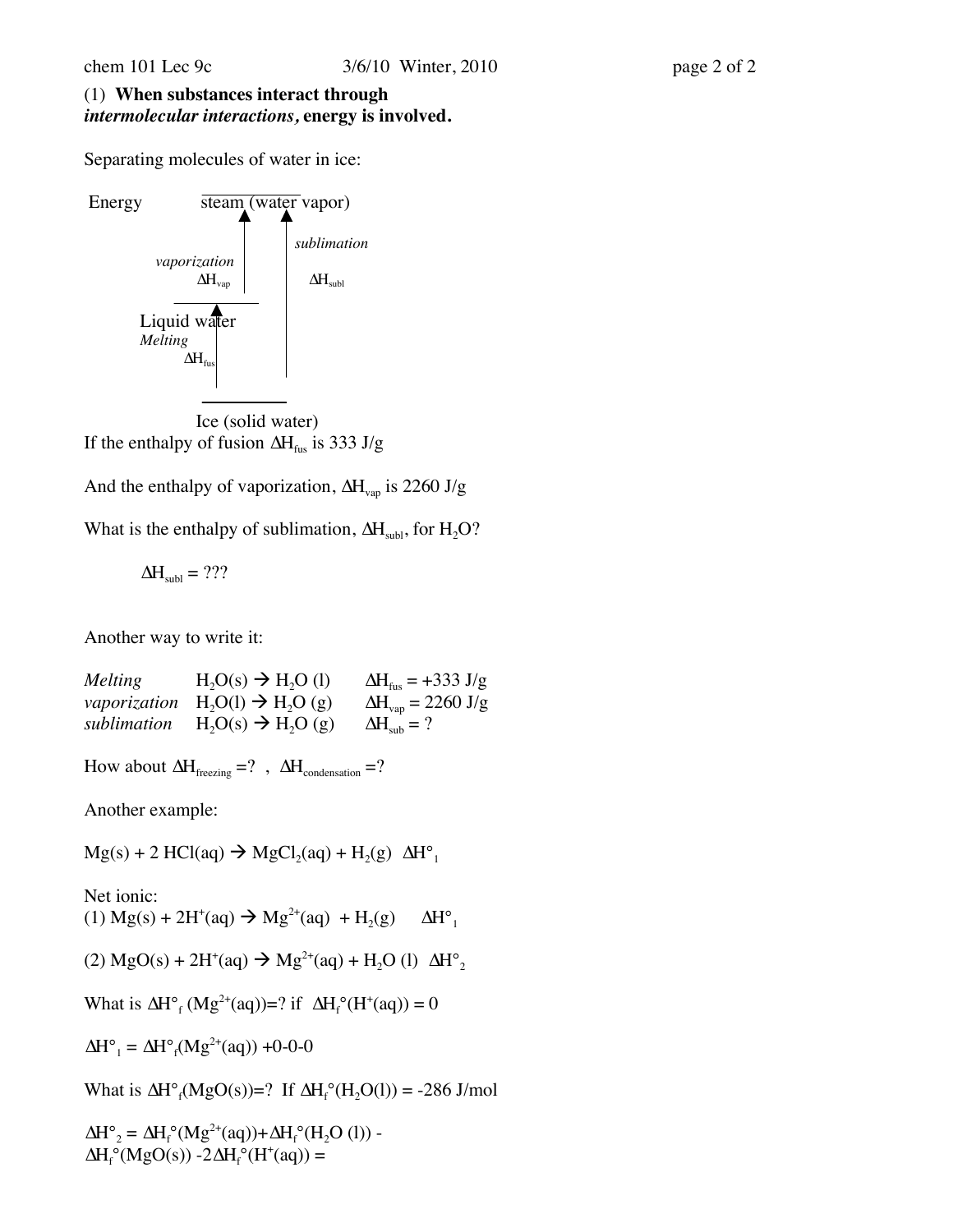$= \Delta H^{\circ}_{1} - 286 - \Delta H_{f}^{\circ}(MgO(s))$  -0.

## (2) **Chapter 7 Electron configuration and the Periodic table**

In this chapter, we look into the atom's electron structure. We start by looking at the behavior of electrons as they change their energy.

Nature of light: Another form of energy

-starting point for quantum mechanics

-starting point for understanding the atom.

```
-a form of electromagnetic radiation
-speed, c = 186,000 miles/sec = 3.00x10<sup>8</sup>m/sit has a "wave property"
for any wave:
wavelength x frequency = speed
or:
\lambda v = c where \lambda = wavelength (m),
v =frequency (s<sup>-1</sup> or 1/sec or hertz)
```
see figure. Page 274

Planck: Analyzed the black-body problem in physics: Came up with revolutionary concept: Light energy =discrete packets: quanta

 $E = h v$  where  $h = Planck's$ constant= $6.63x10^{-34}$ Js As frequency goes up, E increases

But we can rearrange E expression

Since  $E = h v$  and  $\lambda v = c$ Therefore:  $E = hc/\lambda$ 

This is shown in the photoelectric effect: Einstein showed that photons travelled in packets

## **3) Discussion of the group quiz**